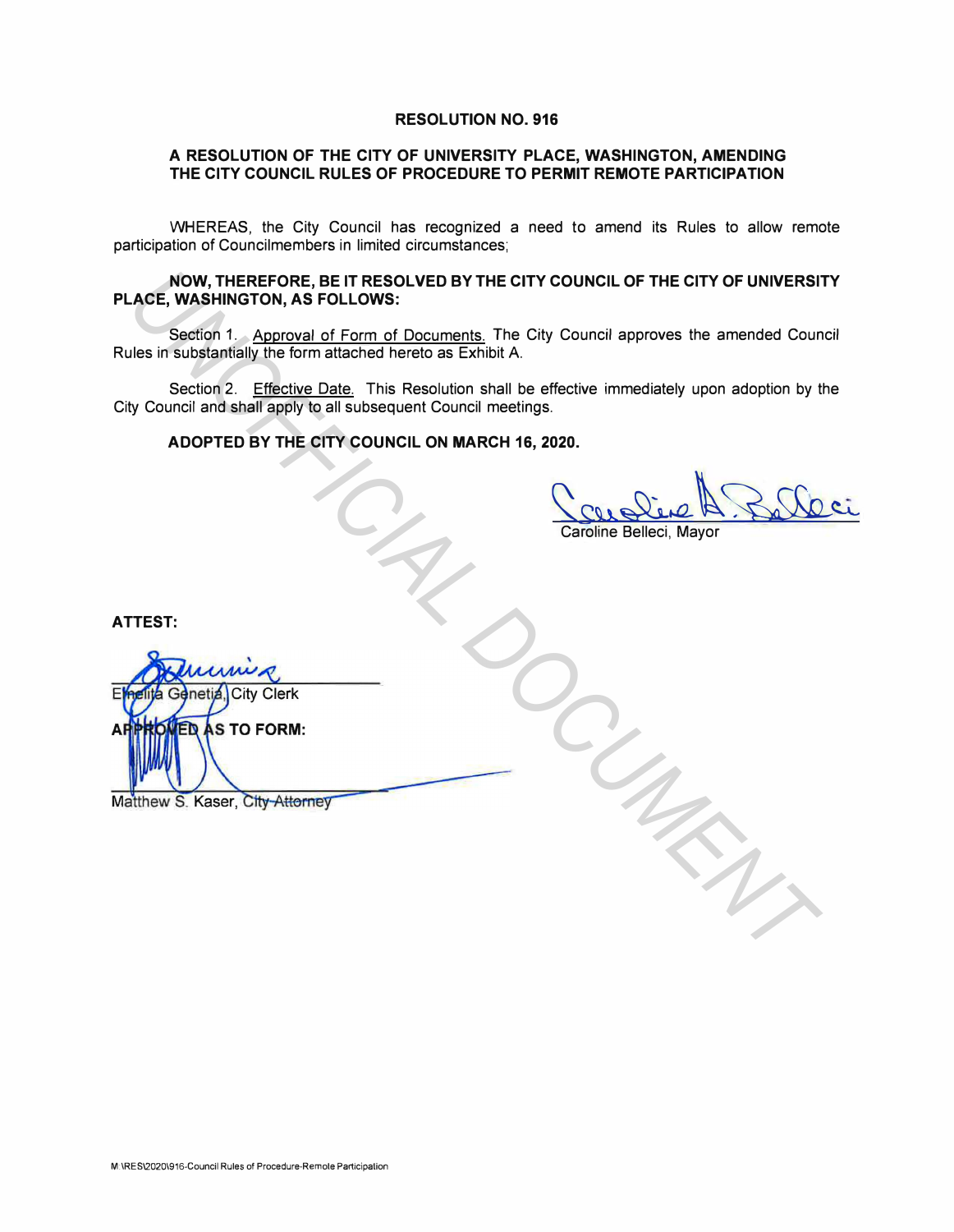### **SECTION 1. GENERAL**

These rules constitute the official rules of procedure for the University Place City Council. In all decisions arising from points of order which are not covered by these rules, the Council shall be governed by the most current published edition of Robert's Rules of Order, a copy of which is maintained in the office of the University Place City Clerk. The City Attorney shall decide all questions of interpretations of these rules and other questions of a parliamentary nature which may arise at the Council meeting.

#### **SECTION 2. ORGANIZATION**

- A. Swearing in of New Councilmembers. New Councilmember(s) shall be sworn in, according to the requirements of State law as they currently exist or may hereafter be amended. State law currently allows new Councilmembers to be sworn in (a) Up to ten days prior to the scheduled date of assuming office, including just prior to commencing the first meeting in which the newly elected Councilmember(s) will assume office; or (b) At the last Regular Meeting of the City Council held before the beginning of the year in which Councilmember-elect is to assume office. Under current State law, the oath may be administered and certified by "any officer or notary public who administers oaths, without charge therefore." This includes but is not limited to, the City Clerk and any judicial officer. **Assuming in of New Councillerenthese**. New Councillerenthef is shall be severn in, according to require the total be the method. Substitute the stress in the present of the term of the stress in the present of the term of
	- B. Vacancies of Office. A vacancy of office will occur upon the death or resignation of the incumbent, the incumbent ceasing to be a legally registered voter of the city, the incumbent's conviction of a felony or other offense involving a violation of his or her official oath, and other events as set forth in RCW 42.12.010. If a vacancy should occur, the remaining members of the City Council shall appoint a qualified person to fill the vacant position pursuant to the provisions of 42.12.070 within ninety (90) days of the occurrence of the vacancy. Councilmember appointees under this section shall be sworn in prior to assuming their seat on the Council.
	- C. Election of Mayor and Mayor Pro Tem. The Mayor shall serve as the Presiding Officer of the Council. In the temporary absence of the Mayor, the Mayor Pro Tem shall perform the duties and responsibilities of the Mayor with regard to conduct of meetings and emergency business.

The motion to elect the Mayor and the Mayor Pro Tem will be placed on the Agenda of the first regular City Council meeting in January following certification of the election and the Mayor and Mayor Pro Tem will serve in office for two (2) years.

In the event the Mayor is unable to serve the remainder of the term, due to his or her removal from office as provided in RCW 42.12.010, or his or her resignation as Mayor or from the City Council, or upon his or her death, the Mayor Pro Tem shall serve as Mayor for the remainder of that term and a new Mayor Pro Tem shall be elected.

In the event the Mayor Pro Tem is unable to serve the remainder of the term, a new Mayor Pro Tem shall be elected at the next Regular Meeting.

- 1. Nomination Procedure. No one Councilmember may nominate more than one person for a given office until every member wishing to nominate a candidate has an opportunity to do so. Nominations do **not** require a second vote. The Chair will repeat each nomination until all nominations have been made. When it appears that no one else wishes to make any further nominations, the Chair will ask again for further nominations and if there are none, the Chair will declare the nominations closed. A motion to close the nominations is **not** necessary.
- 2. Voting Procedure. After nominations have been closed, voting for Mayor takes place in the order nominations were made. Councilmembers will be asked for a raise of hands. As soon as one of the nominees receives a majority vote (four votes), then the Chair will declare the nominee elected. No votes will be taken on the remaining nominees. A tie vote results in a failed nomination. If none of the nominees receive a majority vote, the Chair will call for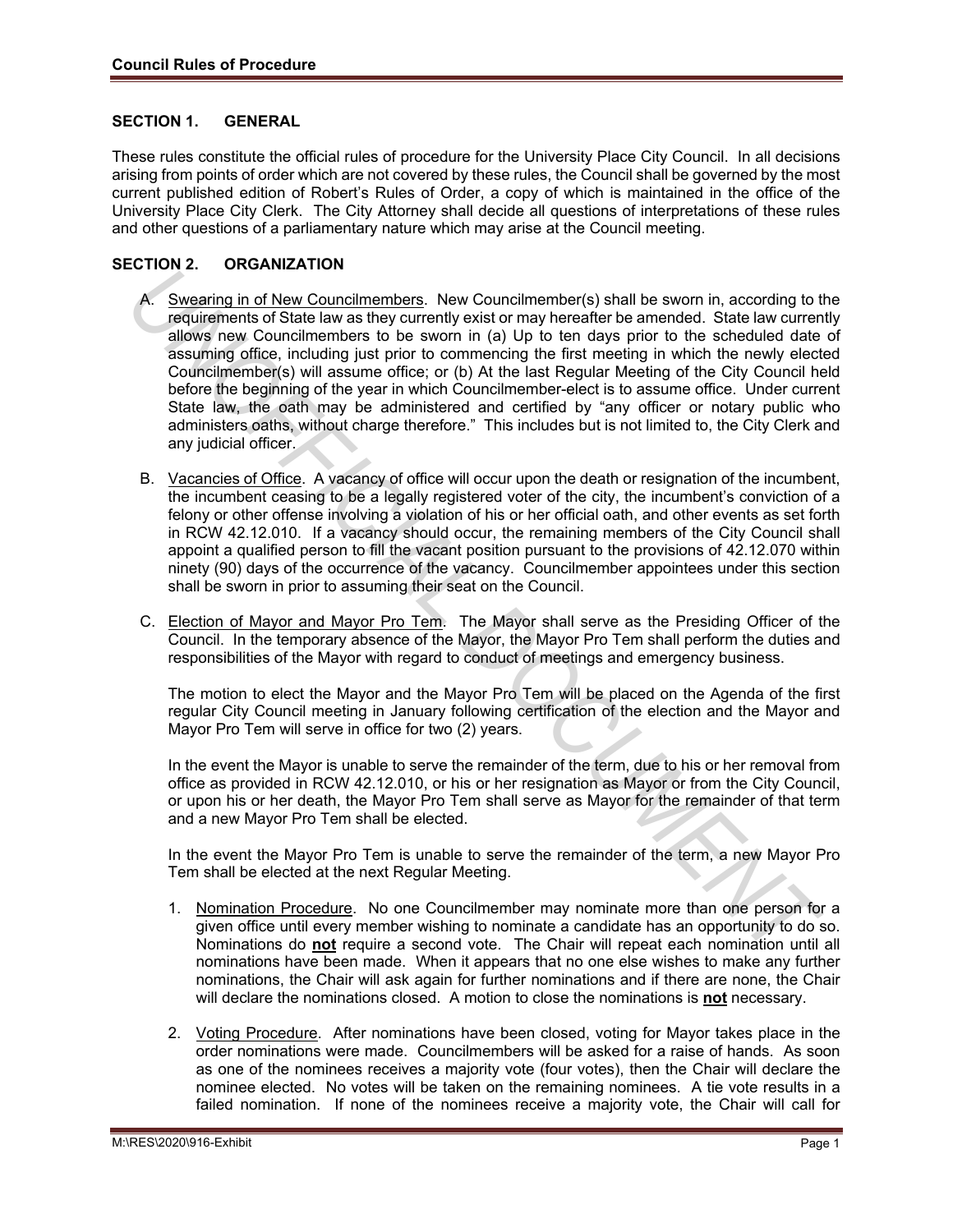nominations again and repeat the process until a single candidate receives a majority vote before the Office of Mayor Pro Tem is opened for nominations.

- D. Quorum. At all Council meetings, a majority of the Council (four members) shall constitute a quorum for the transaction of business.
- E. Voting. The votes during all Council meetings shall be conducted as follows:
	- 1. Unless otherwise provided for by statue, ordinance, or resolution, all votes shall be taken by voice, except that at the request of any Councilmember, a random roll call vote may be taken by the Clerk. A vote by open ballot may be taken, pursuant to a two-thirds vote, without debate, of the full Council. The City Clerk will conduct the ballot vote, providing a ballot to each Councilmember, and announcing for the record each Councilmember's vote.
	- 2. In case of a tie on any motion, the motion shall be considered lost.
	- 3. Each Councilmember shall vote on all questions put to the Council, unless a conflict of interest or an appearance of fairness question under State law is present. Failure to vote shall be deemed to be an affirmative vote. Councilmembers may submit written comments for the record on an issue that will be voted on in their absence.

### F. Attendance, Excused Absences.

- 1. Absences. Members of the Council may be excused from attending a City Council meeting by contacting the Mayor prior to the meeting and stating the reason for his or her inability to attend. If the member is unable to contact the Mayor, the member shall contact the City Manager or Clerk, who shall convey the message to the Mayor. Following roll call, the Presiding Officer shall inform the Council of the member's absence and inquire if there is a motion to excuse the member. This motion shall be non-debatable. Upon passage of such motion by a majority of members present, the absent member shall be considered excused and the Clerk will make an appropriate notation in the minutes. Councilmembers who do not follow the above process, will be considered unexcused and it shall be so noted in the minutes. Councilmembers may participate in meetings by speaker phone. Participation will not constitute attendance and the Councilmember will not be able to vote via teleconference..
- 2. Late Arrivals Remote Participation. Members of the Council who anticipate a late arrival to a City Council meeting should contact the Mayor prior to the meeting and state the reason for the expected late arrival. If the member is unable to contact the Mayor, the member shall contact the City Manager or Clerk, who shall convey the message to the Mayor. Councilmembers who do not follow the above process and are not in attendance at the time of roll call, will be considered as an unexcused tardy. Three unexcused tardies will constitute one unexcused absence. Councilmembers who are not in attendance within one hour of roll call, and have not followed the above process, will be considered as an unexcused absence. Arrival times of Councilmembers will be noted in the minutes. Councilmembers may participate in meetings by voice or video conferencing technology. Remote attendance is for the benefit of the City and not for the benefit of an individual Councilmember and is intended to be the exception to in-person attendance. Unless one of the following circumstances are present, participation will not constitute attendance, the absent Councilmember will be deemed to be absent, and the Councilmember will not be able to vote remotely: *V* of the Cent. A vote the Merind of Merina Council ment be a standard with the cent of the Merina Detect of the Cent of the Cent of the Cent of the Cent of the Cent of the Cent of the Cent of the Cent of the Cent of the
	- a. Due to fire, flood, earthquake or other emergency, either (i) there is a need for action by Council to meet the emergency; or (ii) circumstances render it inadvisable, impractical or impossible for the Council or individual councilmembers to meet in-person; or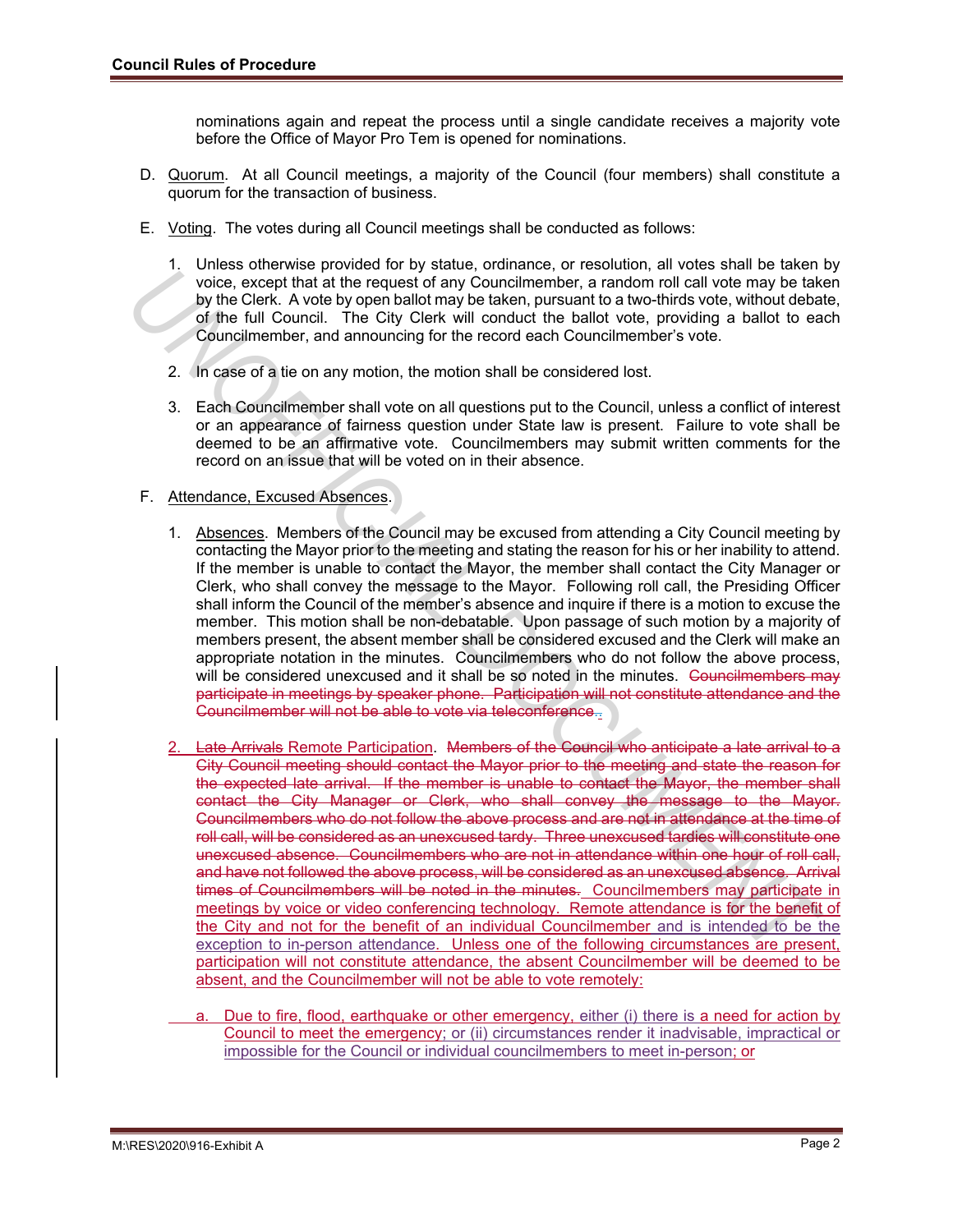b. If either (1) a quorum will not be present; or (2) there are fewer Councilmembers present than the minimum number of votes necessary for passage of a measure on the agenda, then one or more Councilmembers will be permitted to participate remotely.

All requests for remote participation shall be directed to the Mayor, City Manager and City Clerk. Furthermore, all requests for remote participation are subject to technological limitations.

2.3. Unexcused Absences. Pursuant to RCW 35A.12.060, a Council position shall become vacant if the Councilmember fails to attend three consecutive regular meetings of the Council without being excused.

# G. General Decorum.

- 1. While the Council is in session, the members must preserve order and decorum, and a member shall neither, by conversation or otherwise, delay or interrupt the proceedings or the peace of the Council, nor disrupt any member while speaking, nor refuse to obey the orders of the Council or the Mayor, except as otherwise provided in these Rules. Members shall refrain from restating minority opinions on issues previously acted upon solely for the purpose of continued debate. Councilmembers shall emphasize and encourage respectful behavior from everyone in attendance.
- 2. Any person making personal or slanderous remarks or who becomes disorderly while addressing the Council or while in the Council Chamber while the Council is in session, shall be asked to leave by the Presiding Officer. To limit distractions, the Presiding Officer shall request any person participating in side conversation to abstain from conversing or to resume the conversation outside of the Council Chamber.

### H. Confidentiality.

- 1. Councilmembers shall keep confidential all written materials and verbal information provided to them during Executive Sessions, to ensure that the City's position is not compromised. Confidentiality also includes information provided to Councilmembers outside of Executive Sessions when the information is considered to be exempt from disclosure under the Revised Code of Washington or under Public Disclosure Ordinance adopted by the Council.
- 2. If the Council, after Executive Session, has provided direction or consensus to City staff on proposed terms and conditions for any confidential or privileged issue, all contact with any other party shall be made by the designated City staff representative handling the issue. Councilmembers should consult with the City Manager and/or City Attorney prior to discussing such information with anyone other than other Councilmembers, the City Attorney or City staff designated by the City Manager. Any Councilmember having any contact or discussion with any person other than those listed above on any such confidential or privileged issue shall make full disclosure to the City Manager and Council in a timely manner. The Council interactions in a causar uniteresting in the council window the the station of the matter of the council in interaction of the members must preserve order and decorum, and a member shall neither, by conversatio
	- I. City Clerk. The Clerk or an authorized Deputy Clerk shall attend all Council meetings. If the Clerk and the Deputy Clerk are absent from any Council meeting, the City Manager shall appoint a Clerk Pro Tempore for the meeting only.
	- J. Attendance of Officers or Employees. Any City officer or employee shall have the duty when requested by the City Manager to attend Council meetings and shall remain for such time as the City Manager may direct.

# **SECTION 3. OFFICERS**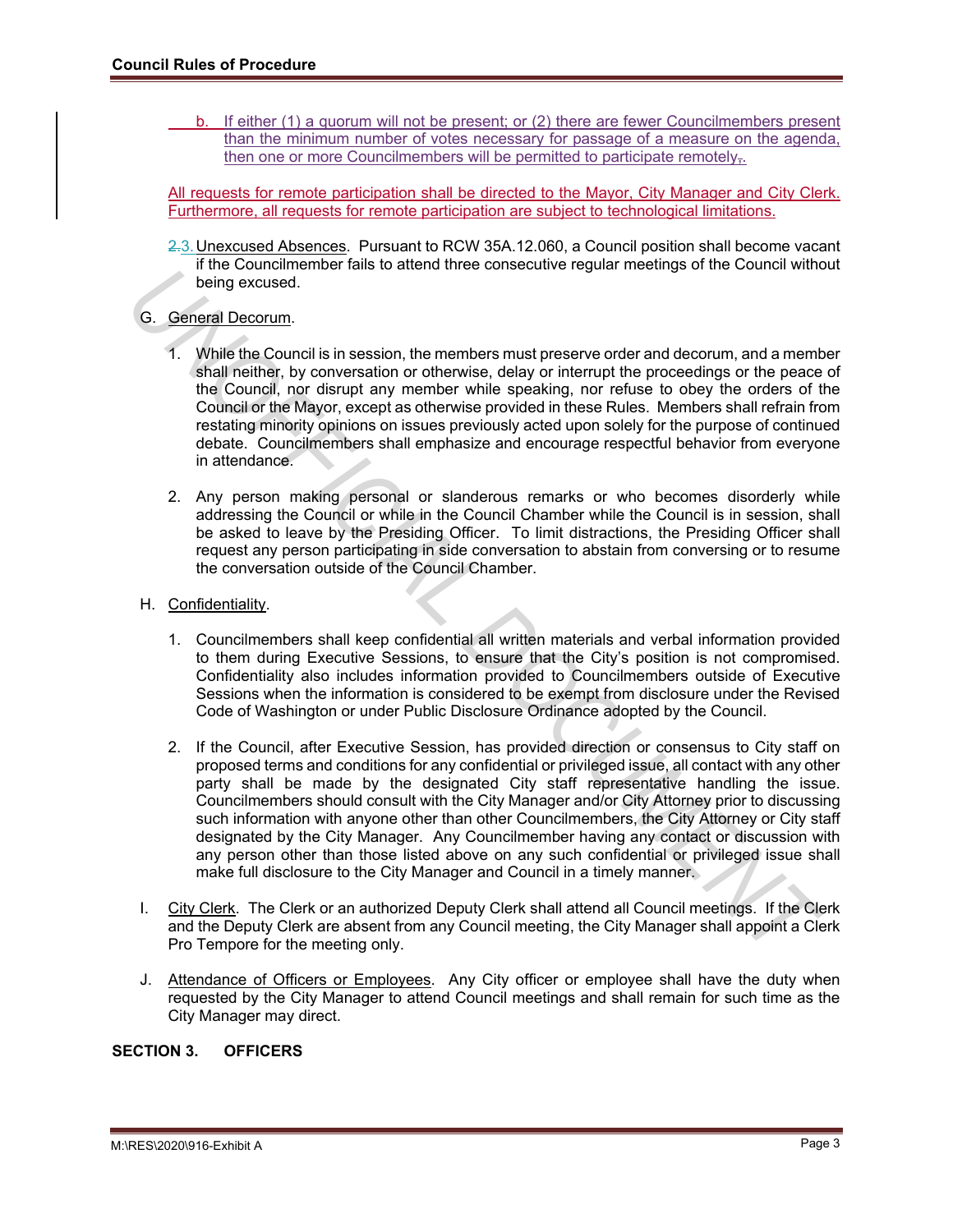- A. Presiding Officers. The Mayor, or in his or her absence, the Mayor Pro Tem, shall be the Presiding Officer of the Council. In the absence of both the Mayor and Mayor Pro Tem, the Council shall appoint one of the members of the Council to act as a temporary Presiding Officer.
- B. Presiding Officer's Duties. It shall be the duty of the Presiding Officer to:
	- 1. Call the meeting to order.
	- 2. Keep the meeting to its order of business.
	- 3. Control discussion in an orderly manner.
		- a. Every Councilmember who wishes an opportunity to speak must be recognized by the Chair.
		- b. Permit audience participation at the appropriate times.
		- c. Require all speakers to speak to the question and to observe the rules of order.
	- 4. State each motion before it is discussed and before it is voted upon.
	- 5. Put motions to a vote and announce the outcome.
- C. Presiding Officer, Question or Order. The Presiding Officer shall decide all questions of order, subject to the right of appeal to the Council by any member.
- D. Presiding Officer, Participation. The Presiding Officer may at his or her discretion, call the Mayor Pro Tem or, in his or her absence, any member to take the Chair so the Presiding Officer may make a motion or for other good cause yield the Chair.
- E. Legislation.
	- 1. The City Council adopts laws and regulations of the City by written ordinance, which after passage shall be codified in the University Place Municipal Code.
	- 2. The City Council approves agreements, and expresses its legislative policies and intent by written resolution, which after adoption, are retained in the files of the City Clerk.
	- 3. Where appropriate circumstances exist as determined by a majority vote of the City Council, the Council may approve agreements, and express its legislative policies and intent by oral or written motion, which after passage will be documented verbatim in the minutes of the Council meeting and retained in the files of the City Clerk.
- 4. When two or more Councilmembers may desire the preparation of an ordinance or resolution, they will provide notice of their request to the City Manager. Notice of the legislative proposal shall be filed with the City Clerk. A legislative proposal brought under this section shall be placed on an agenda within ninety (90) days of the City Clerk's receipt of the proposal. **Example 10** in the other through the other through the consideration in an orderly manner.<br> **3** Control discussion in an orderly manner.<br> **4** UNIX Councilmember with whiles an opportunity to speak must be recognized by th
	- 5. No legislation shall be prepared for presentation to the Council, unless requested by a majority of the Council, or requested by the City Manager or City Attorney. All legislation shall be prepared or reviewed by the City Attorney.

### **SECTION 4. DUTIES AND PRIVILEGES OF COUNCILMEMBERS**

A. Forms of Address. The Mayor shall be addressed as "Mayor (surname)," "Your Honor," or Mr./Madam Mayor. Members of the Council shall be addressed according to their preference as "Councilmember (surname)," "Councilor (surname)," or Mr./Mrs./Miss/Ms. (surname). First names shall not be used in the Council Chamber.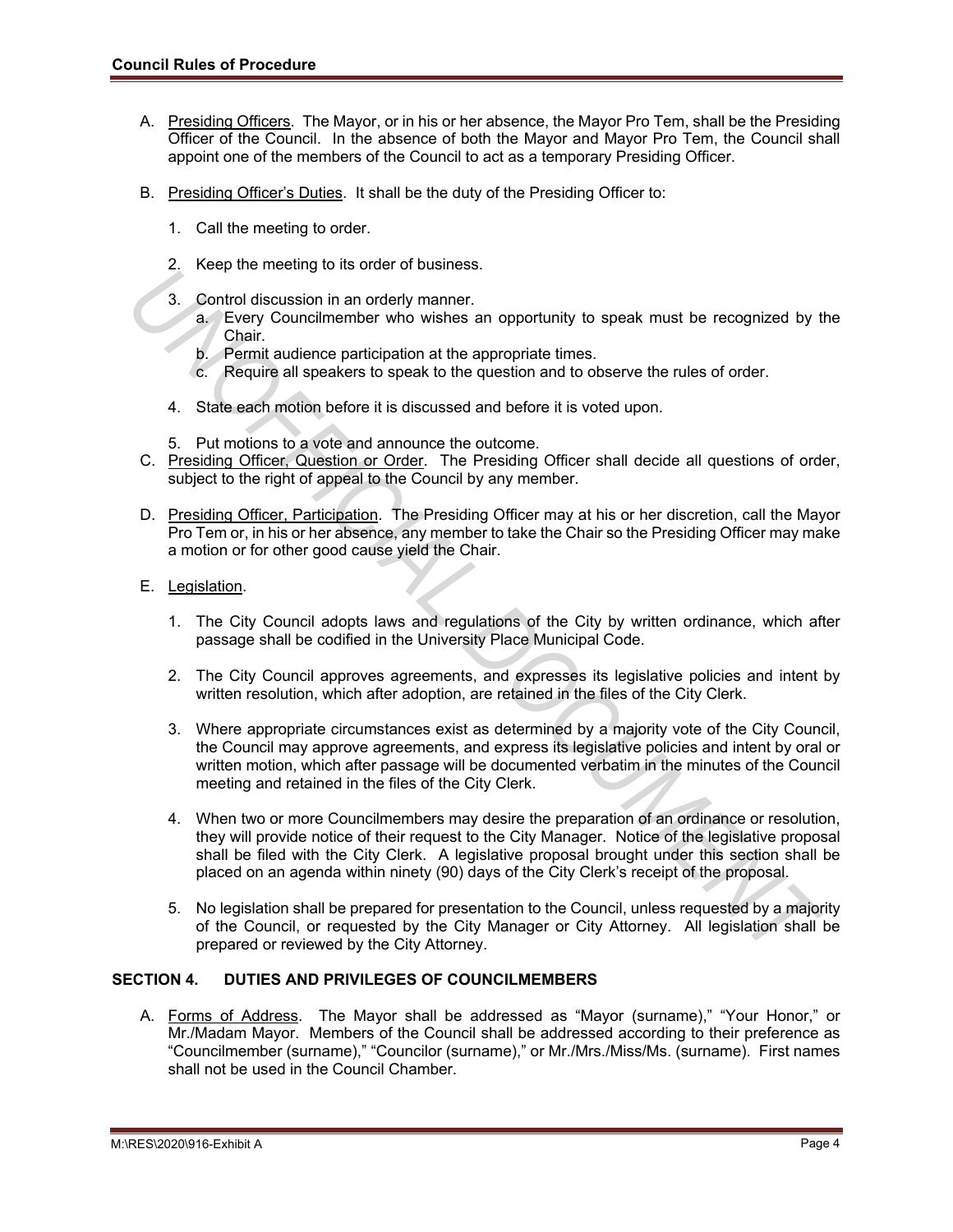- B. Seating Arrangement at Regular Meetings. The Mayor shall sit at the center of the Council, and the Mayor Pro Tem shall sit at the left hand of the Mayor. The most recent former Mayor shall sit at the right hand of the Mayor. Other Councilmembers are to be seated in a manner acceptable to Council. If there is a dispute, seating shall be in position order.
- C. Dissent and Protests. Any Councilmember shall have the right to express dissent from or protest against any ordinance or resolution of the Council and have the reason therefore entered in the minutes.

# **SECTION 5. COUNCIL COMMITTEES/APPOINTMENTS**

Council committees are policy review and discussion arms of the City Council. Committees may study issues and develop recommendations for consideration by the City Council. Committees may not take binding action on behalf of the City.

The City may meet for study or special project purposes as a Committee of the Whole or may establish Council subcommittees with three or fewer members.

Council Committee structure shall be as determined by the City Council in January of each year and may include:

- A. Council Committee of the Whole (Seven Councilmembers)
- B. Council Committees Standing Committees established for special purposes, tasks, or timeframes (four or more Councilmembers)
- C. Subcommittees of the City Council Ad hoc and informal working or study group (three or fewer Councilmembers)
- D. Councilmember Appointments To task teams or City advisory boards, commissions and committees (three or fewer Councilmembers)
- E. Liaison/Representative Appointments To other advisory bodies or groups.
- F. Finance Committee The City Council shall meet as it deems necessary as a Finance Committee comprised of all City Council Members. The Finance Committee may be scheduled for any regular or special City Council meeting to review City finances. The Council shall elect a Finance Chair from among its membership to act as the presiding officer of the Finance Committee for a two-year term. Election of the Finance Chair shall occur at the same time, and through the same process, as is provided in these Rules for election of the Mayor and Mayor Pro Tem. **ECTION 5. COUNCIL COMMITTEES/APPOINTMENTS**<br> **UNITEES ARE POLICY CONTIFICES APPOINTMENTS**<br>
UNITE CONTIFICIAL DOMINITENTS for consideration by the City Council. Committees may not take<br>
Uniting action or behialt of the City

# **SECTION 6. MEETINGS**

- A. Regular Meetings. Regular meetings will occur as provided by resolution of the City Council.
- B. Special Meetings. Special meetings may be scheduled in accordance with State law.
- C. Emergency Meetings. If at any time there is a need for expedited action by the City Council to meet on emergency situation, the Mayor, or in the absence of the Mayor, the Mayor Pro Tem or any four members of the Council, may call an emergency meeting at a place and time as necessary, and the meeting shall be noticed and conducted in accordance with State law.
- D. Adjournment. Regular and Special Council meetings shall adjourn at 9:00 p.m. The adjournment times established hereunder may be extended to a later time certain upon approval of a motion by a majority of the Council. During Regular and Special Meetings, any Councilmember may call for a "Point of Order" at 8:30 p.m. to review agenda priorities. After adjournment of Council meetings,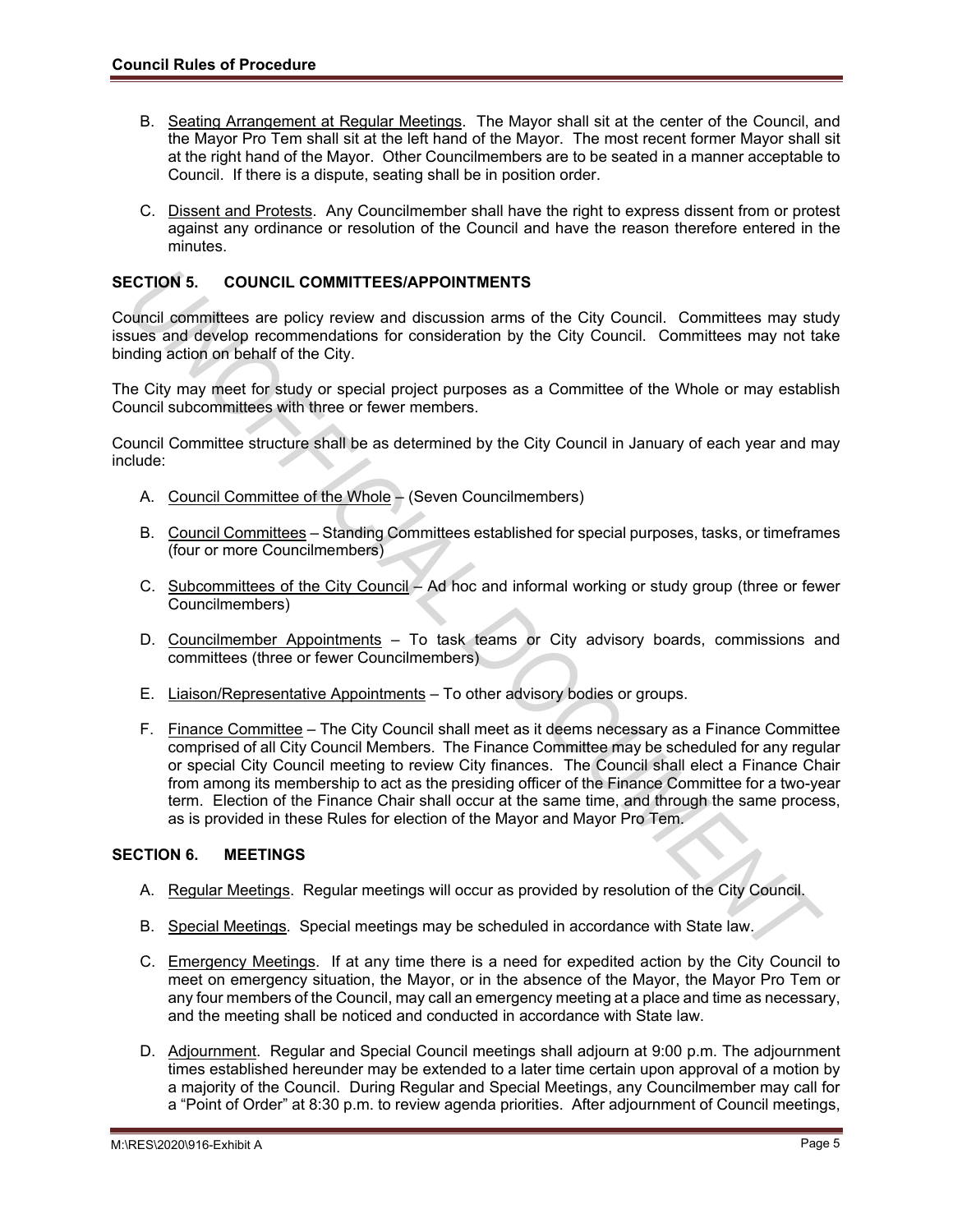City Hall will remain open for 15 minutes to allow for closing procedures. In the event that Council adjourns to Executive Session, staff will secure the equipment and leave City Hall open until the final adjournment.

E. Televised Meetings. Regular meetings, including Study Sessions held during Regular meetings, will be televised, and that the televising of any study session outside of the regular meetings will be approved by a super majority vote of the Council.

# **SECTION 7. COUNCIL ORDER OF BUSINESS**

The agenda format of the Regular City Council meeting shall be as follows except that if an agenda section contains no scheduled items, that section will be deleted from a particular agenda.

# 7.1 **Call to Order**

The Mayor shall call the meeting to order. Councilmembers may request to be excused from a meeting for bona fide reasons, by requesting the same of the Mayor and so notifying the City Clerk.

### 7.2 **Roll Call**

The City Clerk will call the roll.

### 7.3 **Pledge of Allegiance**

Councilmembers and, at times, invited guests will lead the Pledge of Allegiance to the Flag.

#### **7.4 Approval of the Agenda**

All items to be included on the Council's agenda for consideration should be submitted in full to the City Clerk by noon of the Tuesday preceding each regular Council meeting. The City Clerk and City Manager shall then prepare a proposed agenda according to the order of business, with consultation by the Mayor and Mayor Pro Tem. If either the Mayor or Mayor Pro Tem are not available during an agenda-setting meeting, an attempt should be made to have another Councilmember participate in the agenda-setting meeting as a substitute. A final agenda will then be prepared by the City Clerk and distributed to Councilmembers as the official agenda for the meeting. **Example 10**<br> **UNION CONSECT CONSECT CONSECT CONSECT AS CONSECT TO EXECT THE CONSECT CONSECT CONSECT TO EXECT THE REGULAT OF THE MAY CONSECT THE MAY OF THE MAY OF THE MAY OF THE MAY OF THE MAY OF THE MAY OF THE MAY OF THE** 

An item may be placed on a Council meeting agenda by any of the following methods:

- 1. Council consensus is defined to be general agreement as determined by the Mayor.
- 2. By the City Manager.
- 3. By the Mayor.
- 4. By any two (2) Councilmembers.

During the meeting subject to the agenda, Councilmembers may by majority vote modify the agenda, including additions and deletions, to the extent allowed by law.

Consideration and voting of any subject, legislation, or communication by the Council shall not ordinarily be placed under the Council Consideration section of the agenda, unless the subject, legislation, or communication has been reviewed by the full Council via Study Session at least one week prior to the date it is considered under the Council Consideration. The Council may, by majority vote, in approving the agenda, determine to consider a subject, legislation, or communication under Council Consideration without prior Study Session review.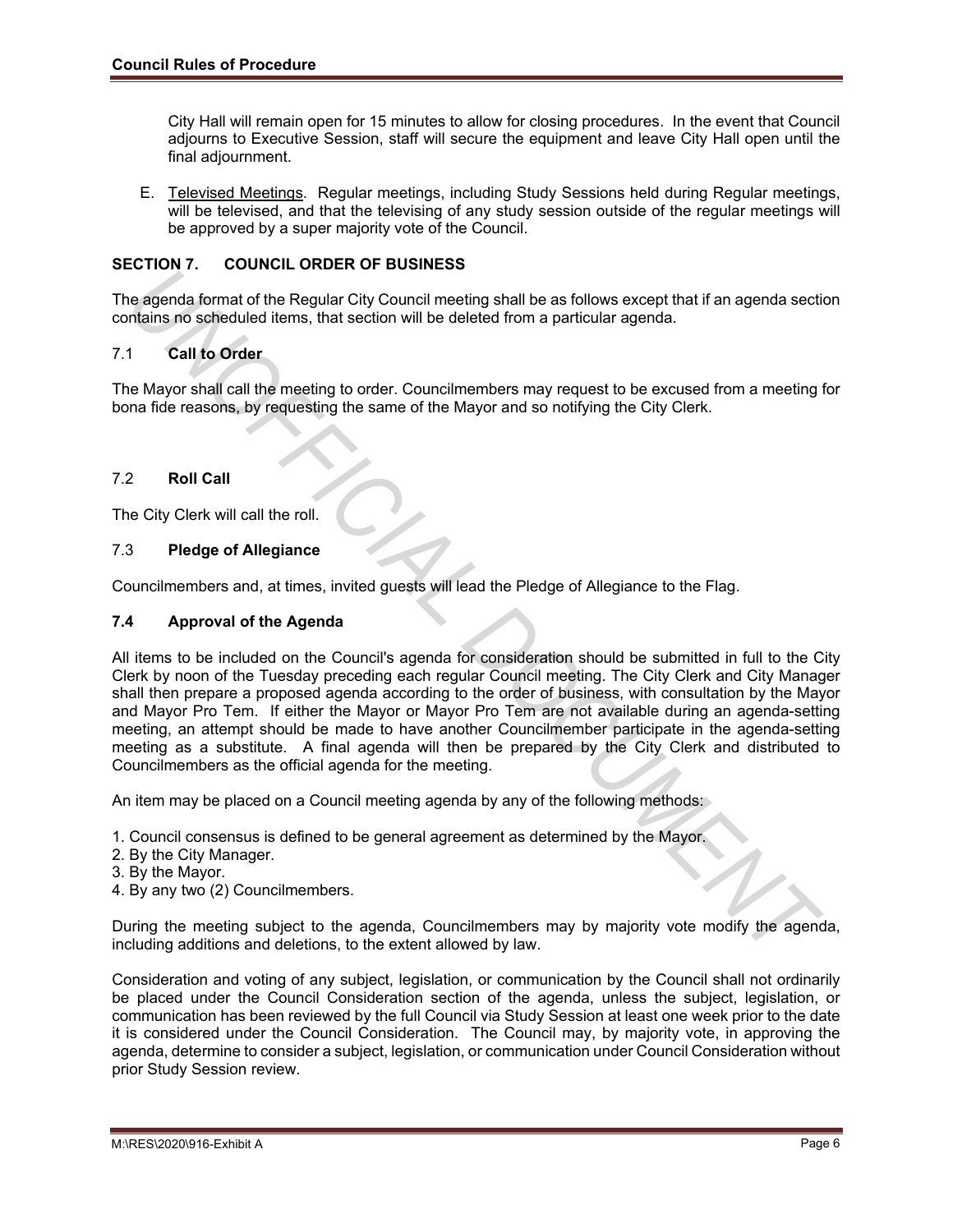Legally required advertised public hearings will have a higher priority over other agenda items scheduled for convenience rather than for statutory or other reasons.

Agenda items that are continued from one meeting to another will have preference on the agenda to the extent possible.

### **7.5 Proclamations and Presentations**

A proclamation is defined as an official announcement made by the Mayor or the City Council.

City Council Proclamations are made for the purpose of recognition of an individual, group or event. City Council Proclamations shall be publicly read at a City Council meeting and presented to a representative(s) of the event during the Council meeting.

A presentation is defined as an official report presented by an individual(s) and/ or special interest group at a City Council meeting. This may also include specific items brought forward at the request of the City Manager in order to properly brief the City Council and public about City business and/or matters of public concern.

# **7.6 Public Comments**

Members of the audience may comment on items relating to any matter related to City business under the "Public Comments" period. Comments are limited to three (3) minutes per person. The Mayor shall determine the overall amount of time set for "Public Comments." Public comments sign-up forms will be available at the City Clerk's desk at each meeting for use by those citizens wishing to address the Council. The City Clerk shall serve as timekeeper. pluxianiality is termined as an iominal annualitation and the form of the coupling of the purpose of recognition of an individual, group or event. Cyclocated during the Council Proclamations shall be publicly read at a CIt

In addressing the Council, each person should stand, and after recognition, move to the podium, give his/her name and address, and unless further time is given by the presiding officer, shall limit his/her comments to three minutes. All remarks shall be made to the Council as a body and not to any individual member.

No person shall be permitted to enter into any discussion from the floor without first being recognized by the presiding officer.

The public is also invited to provide written comment on any legislative matter. Such written comments are encouraged to be filed with the City Clerk by the close of business of on the Tuesday preceding a Regular Council Meeting.

#### **7.7 Consent Agenda**

Approval of the Consent Agenda is considered to be routine and noncontroversial, and it may be approved by a majority vote after a motion and a second. Items on the Consent Agenda include but are not limited to the following:

- A. Approval of minutes.
- B. Fixing dates for public hearings, when such is required by law.
- C. Fixing dates for hearings on appeals.
- D. Approval of claims and vouchers, bid awards and contracts.
- E. Approval of final plats.

F. Passage of resolutions and/or ordinances which the City Council has given direction to place on the consent agenda.

G. Items Filed in the Office of the City Clerk (minutes and/or reports of Committees, Boards and Commissions).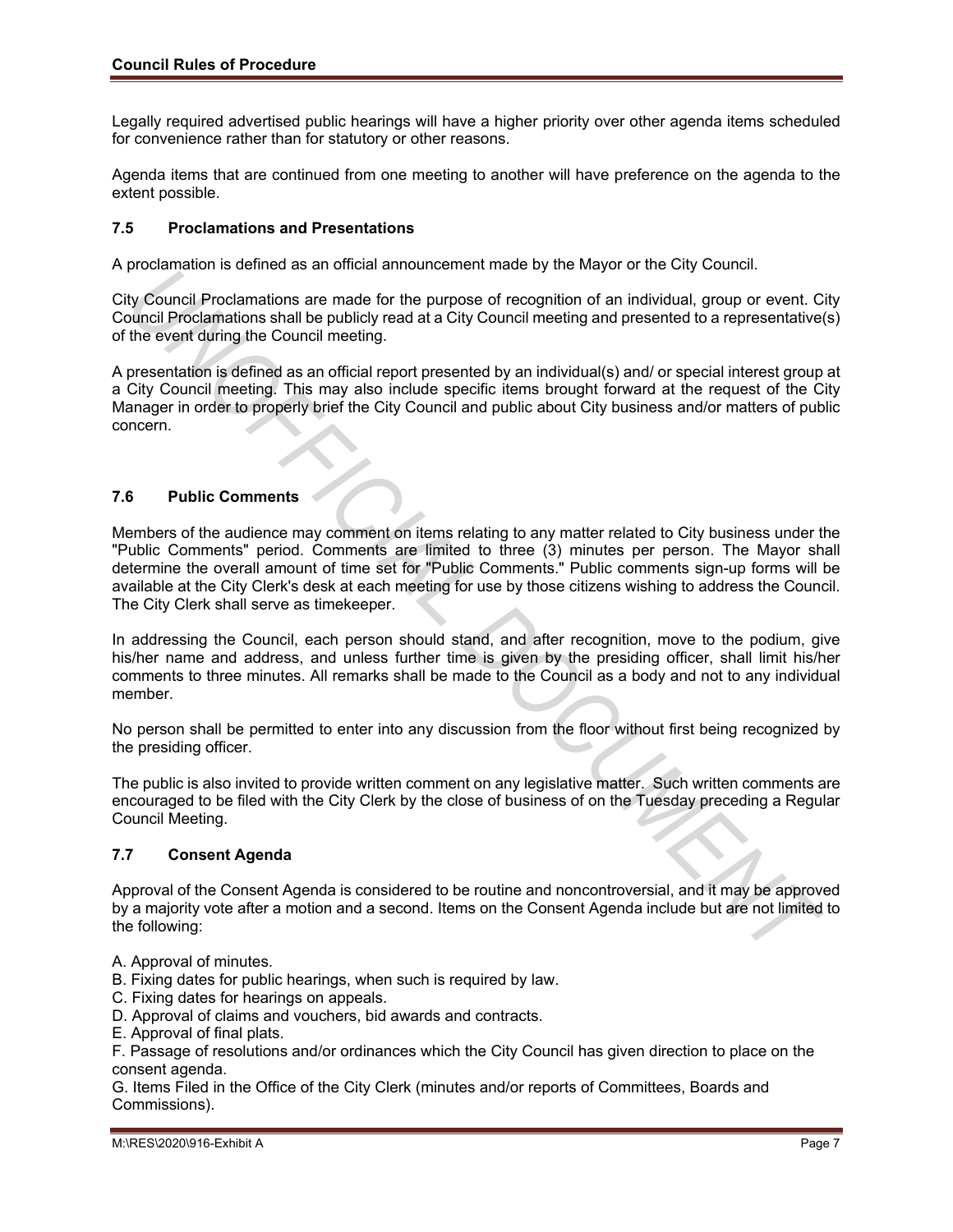- H. Appointments of individuals to committees, boards and commissions.
- I. Other items designated by the City Council.

Any Councilmember may remove any item from the Consent Agenda for separate discussion and action.

### **7.8 Public Hearings and Appeals**

Public hearings shall be held as required by law and shall follow the legally proscribed process. Public hearings may also be held at the request of the Council even though not legally required. In such instance, the process shall be as proscribed for that hearing by Council.

# **7.9 Council Consideration**

Motions and other business of a general nature shall be set for action during this section of the agenda.

Unless a majority of the Council votes otherwise, final consideration of any legislation shall include comments from members of the public. Comments will be limited to three (3) minutes from individuals or from persons speaking as a representative of an organization, club, or group. The Presiding Officer may allow additional time for receipt of written testimony, when needed

# **7.10 Reports by the City Manager**

The City Manager may update Councilmembers on current issues or items of Council interest.

#### **7.11 City Council Comments**

The Mayor and Councilmembers may take this opportunity to make comments, extend compliments, express concerns, report to the Council as Board, Committee and Commission liaisons, or make announcements concerning any topic they wish to share.

#### **7.12 Study Sessions**

Study Sessions will be informal in nature and for the purpose of discussing, investigating, reviewing or studying matters of City business with City staff for informational purposes. In addition, individuals may petition to appear on the agenda of a future Study Session to address the Council on specific issues or requests. Such petitions should be directed to the City Clerk or the City Manager for scheduling on a future Study Session agenda as time allows. annings may be able to the actual content of the purchase of the content of the content of the capital consistent in the content of the content of the content of the content of the content of the spendid consideration<br> **Pr** 

#### **7.13 Adjournment**

Recess. The foregoing agenda may be interrupted for a stated time as called by the Presiding Officer to recess for any reason, including executive sessions.

# **SECTION 8. EFFECT/WAIVER OF RULES**

In the intent of the City Council is that Council procedures be periodically reviewed as needed, but no less than every two years. Accordingly, Council procedures shall be considered in the month of January of every even-numbered year and may be considered at any other time that Council shall choose to review them.

These rules of procedure are adopted for the sole benefit of the members of the City Council to assist in the orderly conduct of Council business. These rules of procedure do not grant rights or privileges to members of the public or third parties. Failure of the City Council to adhere to these rules shall not result in any liability to the City, its officers, agents, and employees, nor shall failure to adhere to these rules result in invalidation of any Council act. The City Council may, by two-thirds vote of those members present and